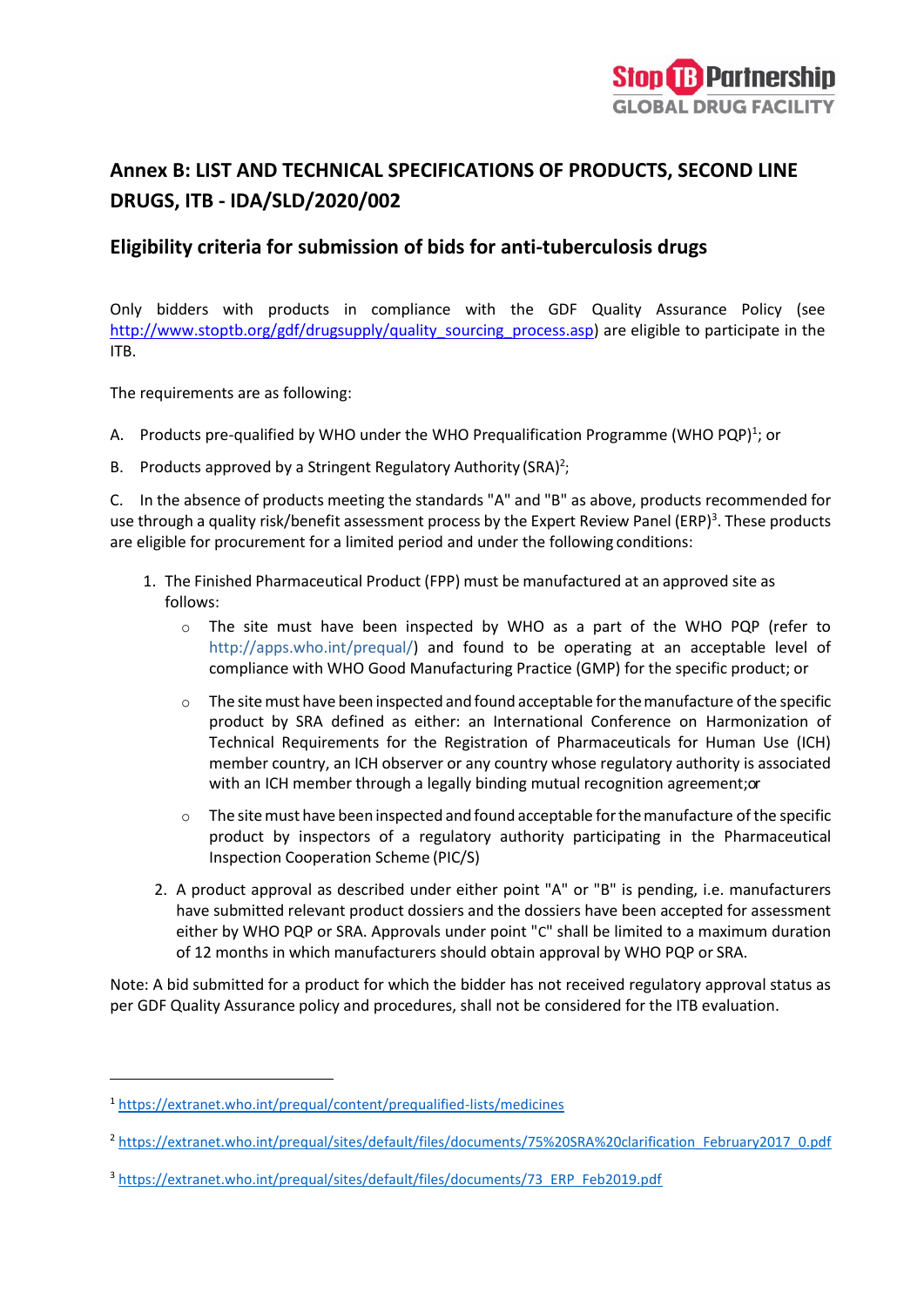## **SCHEDULE NO. 1:**

## **WHO-RECOMMENDED GROUP A AND B MEDICINES**

## **ADULTS**

### **1. ITEM No. 1: Levofloxacin 250 mg (blister)**

**General Description:** Levofloxacin 250 mg film coated tablets

**Primary packaging**: 10 tablets/blister

**Secondary packaging:** pack of 10 blisters x 10 tablets

**2. ITEM No. 2: Levofloxacin 500 mg (blister)**

**General Description:** Levofloxacin 500 mg film coated tablets

**Primary packaging**: 10 tablets/blister

**Secondary packaging:** pack of 10 blisters x 10 tablets

**3. ITEM No. 3: Levofloxacin 750 mg (blister)**

**General Description:** Levofloxacin 750 mg film coated tablets

**Primary packaging**: 10 tablets/blister

**Secondary packaging:** pack of 10 blisters x 10 tablets

**4. ITEM No. 4: Moxifloxacin 400 mg (blister)**

**General Description:** Moxifloxacin 400 mg film coated or scored tablets

**Primary packaging**: 10 tablets/blister.

**Secondary packaging:** pack of 10 blisters x 10 tablets

### **5. ITEM No. 5: Bedaquline 100 mg (container)**

**General Description:** Bedaquline 100 mg tablets

**Primary packaging**: 188 tablets/HDPE container

**Secondary packaging:** pack of 188 tablets/HDPE container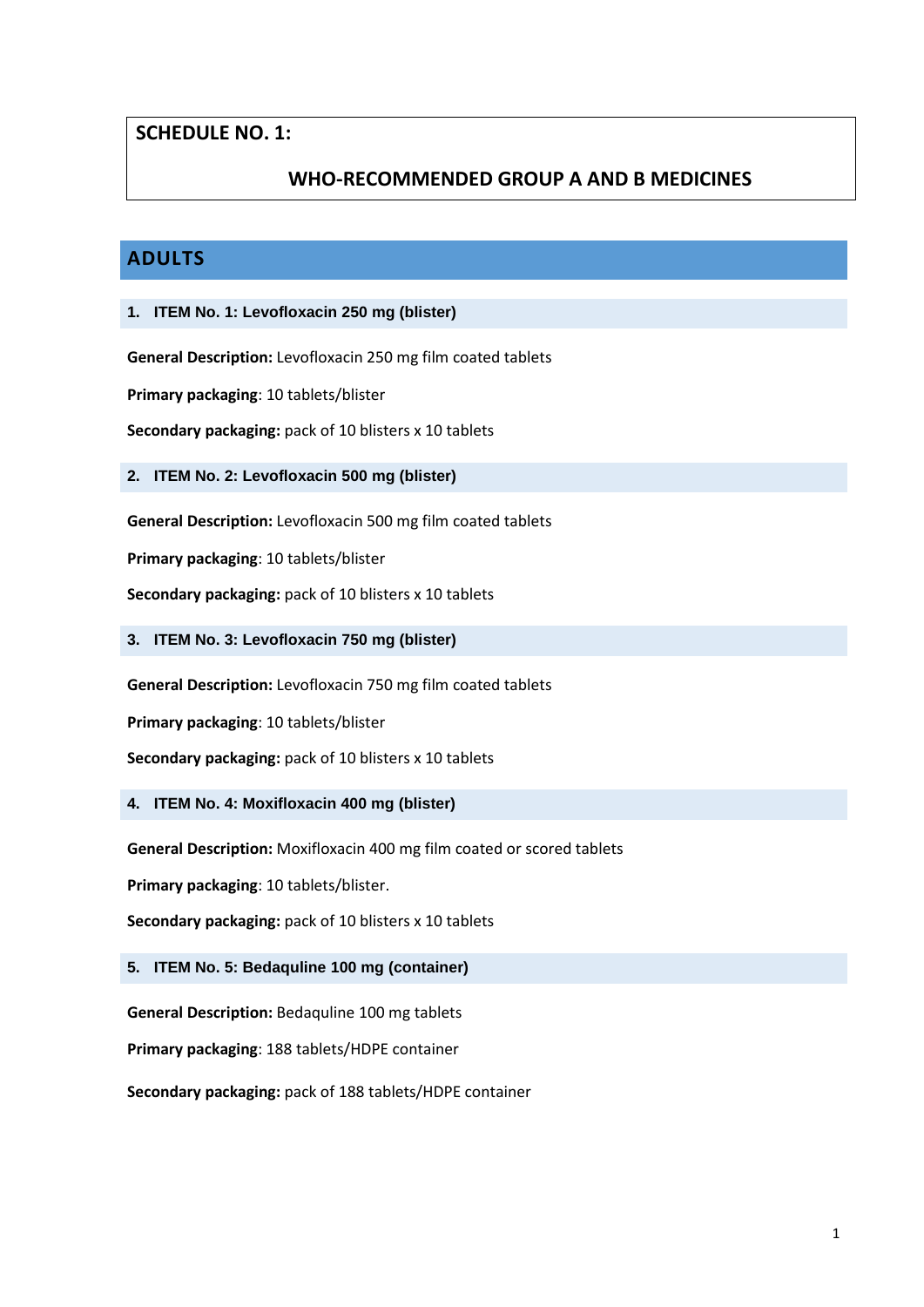### **6. ITEM No. 6: Linezolid 600 mg (blister)**

**General Description:** Linezolid 600 mg film coated or scored tablets

**Primary packaging**: 10 tablets/blister

**Secondary packaging:** pack of 10 blisters x 10 tablets

### **7. ITEM No. 7: Cycloserine 250 mg (blister)**

**General Description:** Cycloserine 250 mg capsules

**Primary packaging**: 10 capsules/blister

**Secondary packaging:** pack of 10 blisters x 10 capsules

### **8. ITEM No. 8: Clofazimine 100 mg (blister/container)**

**General Description:** Clofazimine 100 mg capsules or scored tablets

**Primary packaging**: 10 capsules or scored tablets/blister or HDPE container

**Secondary packaging:** pack of 10 blisters x 10 capsules or scored tablets or 100 capsules or scored tablets /HDPE container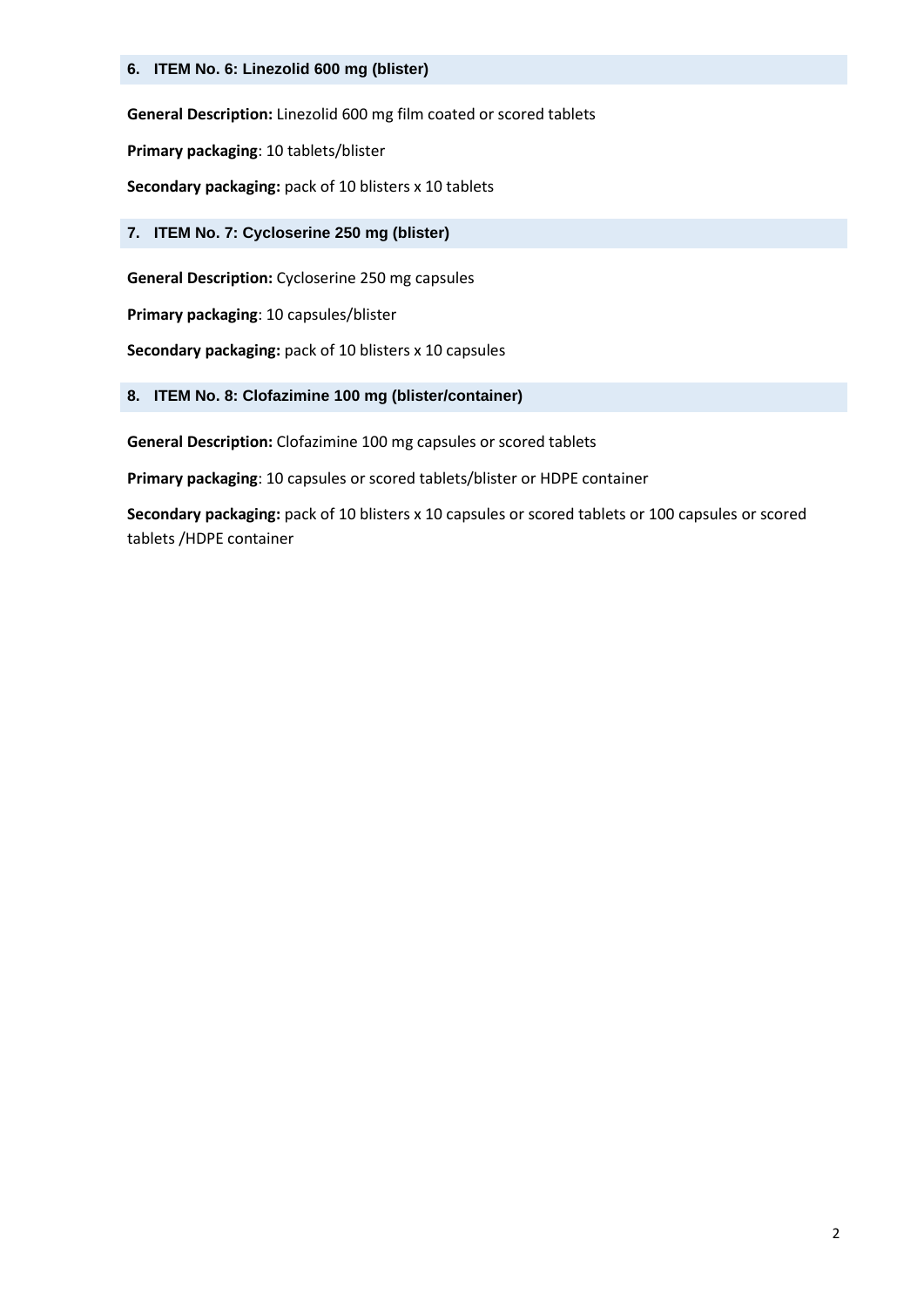### **SCHEDULE NO. 2:**

## **WHO-RECOMMENDED GROUP C MEDICINES**

## **ADULTS**

#### **9. ITEM No. 1: Ethionamide 250 mg (blister)**

**General Description:** Ethionamide 250 mg film coated tablets

**Primary packaging**: 10 tablets/blister

**Secondary packaging:** pack of 10 blisters x 10 tablets

**10. ITEM No. 2: Delamanid 50 mg (blister)**

**General Description:** Delamanid 50mg tablets

**Primary packaging**: 8 or 10 tablets/blister

**Secondary packaging:** pack of 6 blisters x 8 tablets or 10 blisters x 10 tablets

**11. ITEM No. 3: Prothionamide 250 mg (blister)**

**General Description:** Prothionamide 250mg film coated tablets

**Primary packaging**: 10 tablets/blister

**Secondary packaging:** pack of 10 blisters x 10 tablets

**12. ITEM No. 4: PAS Acid 4 g (sachet)**

**General Description:** P-aminosalycilic (PAS) acid 4 g granules in sachet

**Primary packaging**: 1 sachet

**Secondary packaging:** pack of 1 x 30 sachets

**13. ITEM No. 5: PAS Sodium 4 g (sachet)**

**General Description:** P-amino-salicylate (PAS) sodium 4 g granules/powder in sachet

**Primary packaging**: 1 sachet

**Secondary packaging:** pack of 1 x 30 sachets or 25 sachets

**14. ITEM No. 6: Amikacin 500 mg (ampoule)**

**General Description:** Amikacin 500 mg solution for injection in ampoule

**Primary packaging:** 1 ampoule

**Secondary packaging:** pack of 1x10 ampoules or 1x100 ampoules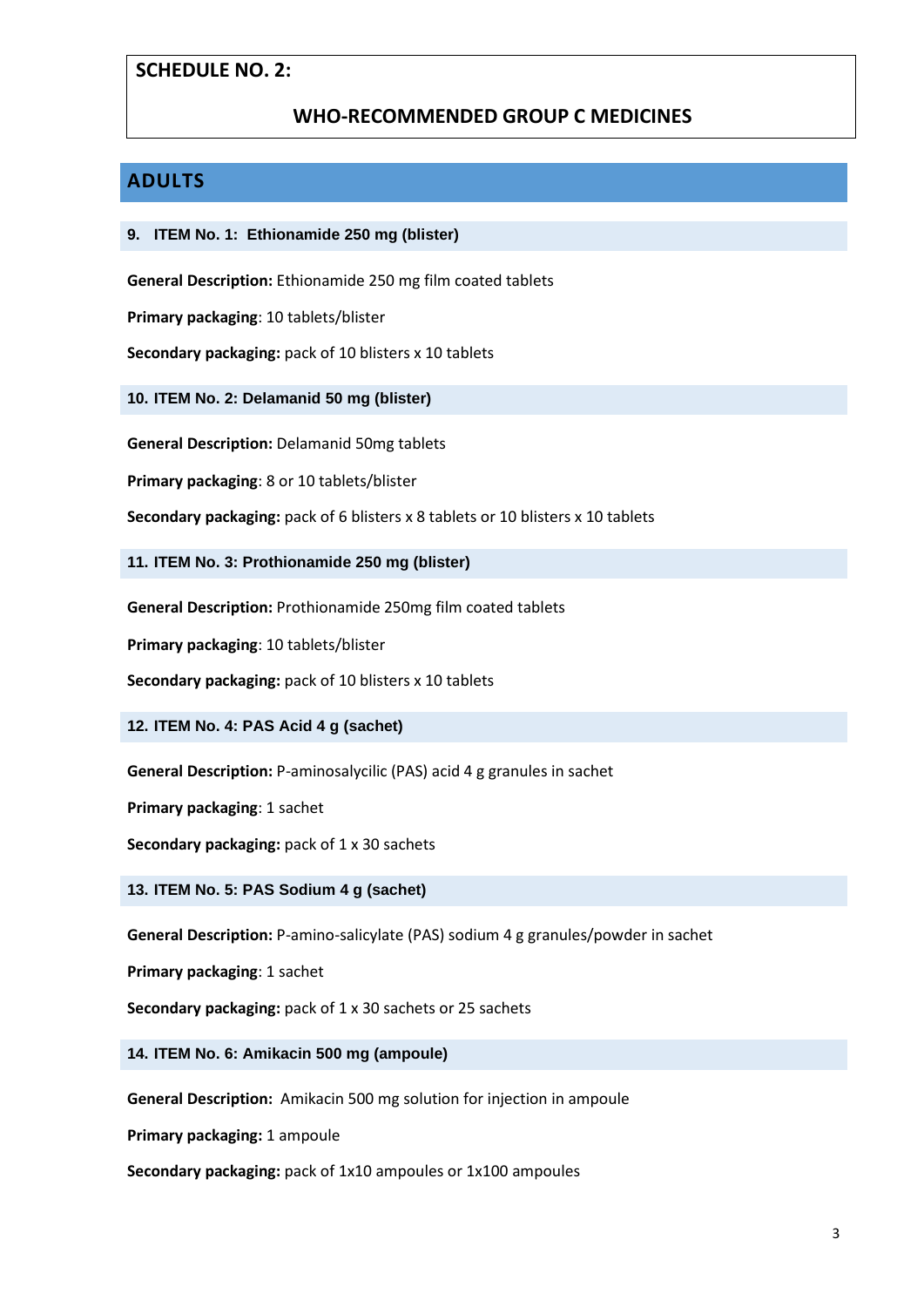**General Description:** Streptomycin 1g powder for injection in vials, without solvent

**Primary packaging:** 1 vial

**Secondary packaging:** pack of 1x10 vials or 1x100 vials

**16. ITEM No. 8: Pretomanid 200mg (container)**

**General Description:** Pretomanid 200mg tablets

**Primary packaging**: 26 tablets/HDPE container

**Secondary packaging:** pack of 26 tablets/HDPE container

**17. ITEM No. 9: Imipenem/Cilastatin 500 mg + 500 mg (vial)**

**General Description:** Imipenem/Cilastatin 500mg + 500mg powder for infusion in vials, without solvent

**Primary packaging**: 1 vial

**Secondary packaging:** pack of 1 x 10 vials or 1 x 100 vials

**18. ITEM No. 10: Meropenem 1 g (vial)**

**General Description:** Meropenem 1g powder for IV infusion in vials, without solvent

**Primary packaging**: 1 vial

**Secondary packaging:** pack of 1 x 10 vials or 1 x 100 vials

**19. ITEM No. 11: Amoxicillin / Clavulanic acid 500 mg + 125 mg (blister)**

**General Description:** Amoxicillin/Clavulanic acid 500mg +125mg tablets

**Primary packaging**: 10 or 15 tablets/blister

**Secondary packaging:** pack of 10 blisters x 10 tablets or 1 blister x 15 tablets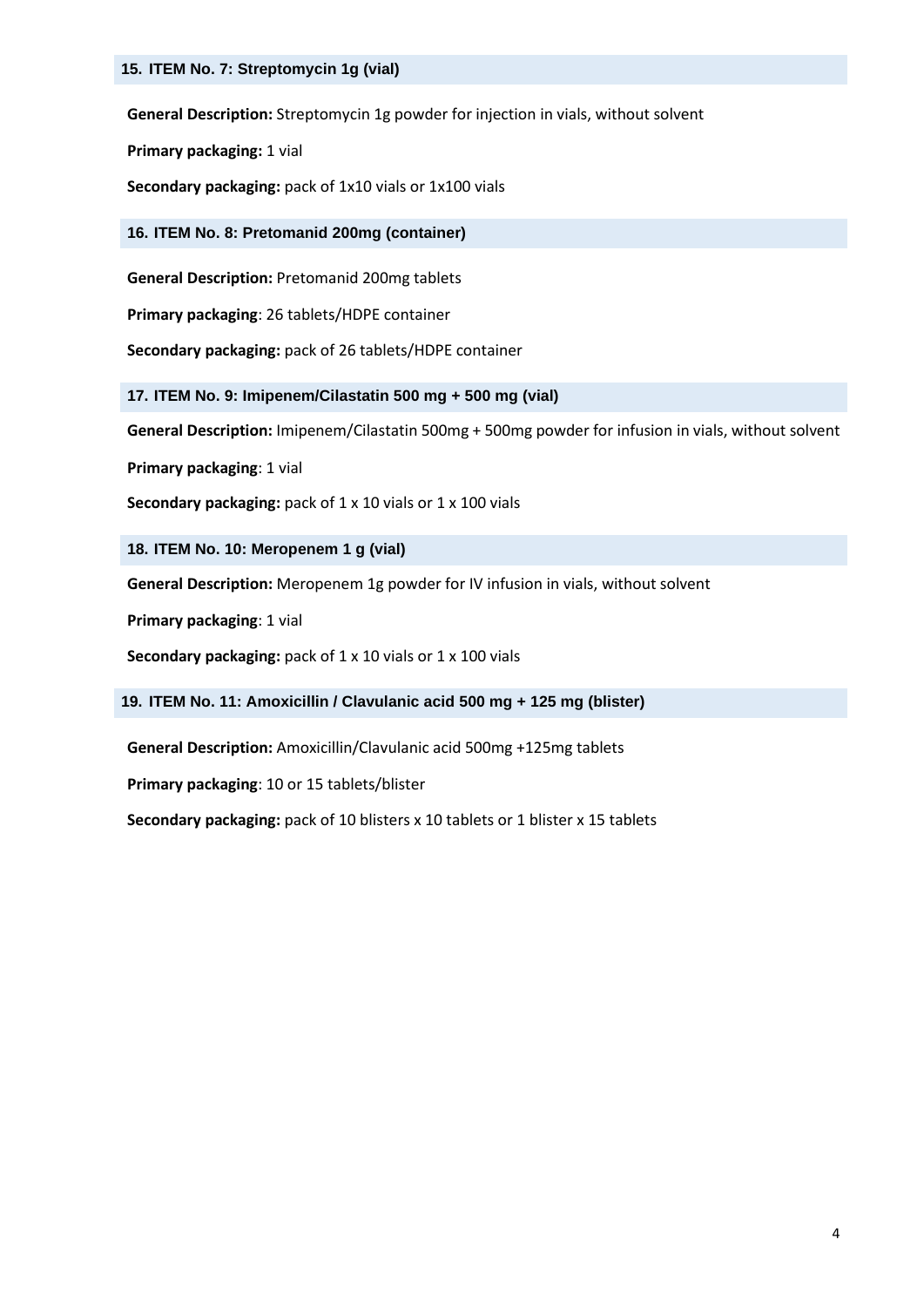## **SCHEDULE NO. 3:**

## **PRODUCTS WITH UNCERTAIN DEMAND**

## **ADULTS**

### **20. ITEM No. 1: Terizidone 250mg (blister)**

**General Description:** Terizidone 250mg capsules

**Primary packaging**: 10 capsules/blister

 **Secondary packaging:** pack of 10 capsules x 10 blisters

### **21. ITEM No. 2: Water for Injection 10mL (ampoule/vial)**

**General Description:** Water for injection, sterile, 10mL ampoules

**Primary packaging:** ampoule or vial

**Secondary packaging**: pack of 100 ampoules or vials

### **22. ITEM No. 3: Hypodermic AD syringe with re-use prevention feature, 5 ml with needle (21G, 22G or 23G) and Safety Box for used syringes, 5L**

**General Description of syringes:** Hypodermic automatic disabling (AD) syringes with re-use prevention feature, capacity of 5mL, sterile, with needle on top or bi-packed for reconstitution and injection.

### Technical Specifications for syringe and needle:

5mL Sterile, Auto Disable Syringe with 0.2ml graduation, in polypropylene, with Re-Use prevention feature, conform to ISO 7886-4, CE Marked Certificate with needle 21G x 1 1/2", 22G x 1" 1.5" and23G x 1" 1.5" mounted on top or bi-packed, stainless steel, plastic base and protecting cap. Packed in a sterile pack.

**Packaging:** 100 pieces in a box. Each syringe and needle packed in an individual sterile peel-off pack. Product information on the individual pack: name of the manufacturer; type of product and main characteristics; expiry date; lot number; the word "sterile" or equivalent harmonized symbol, the words "check the integrity of the individual sterilization protection before use" (if space allows), "for single use", CE marking. Information for storage conditions as appropriate.

**General Description of Safety boxes:** Safety box for used syringes/needles, 5L

### Technical Specifications for Safety box:

Puncture resistant containers for collecting and disposing of minimum 100 used AD syringes/ needles. Complies with WHO Performance specification E10/IC.2.

**Packaging:** 25 boxes in one carton flat-packed for ease of shipment and storage. For construction at the field level.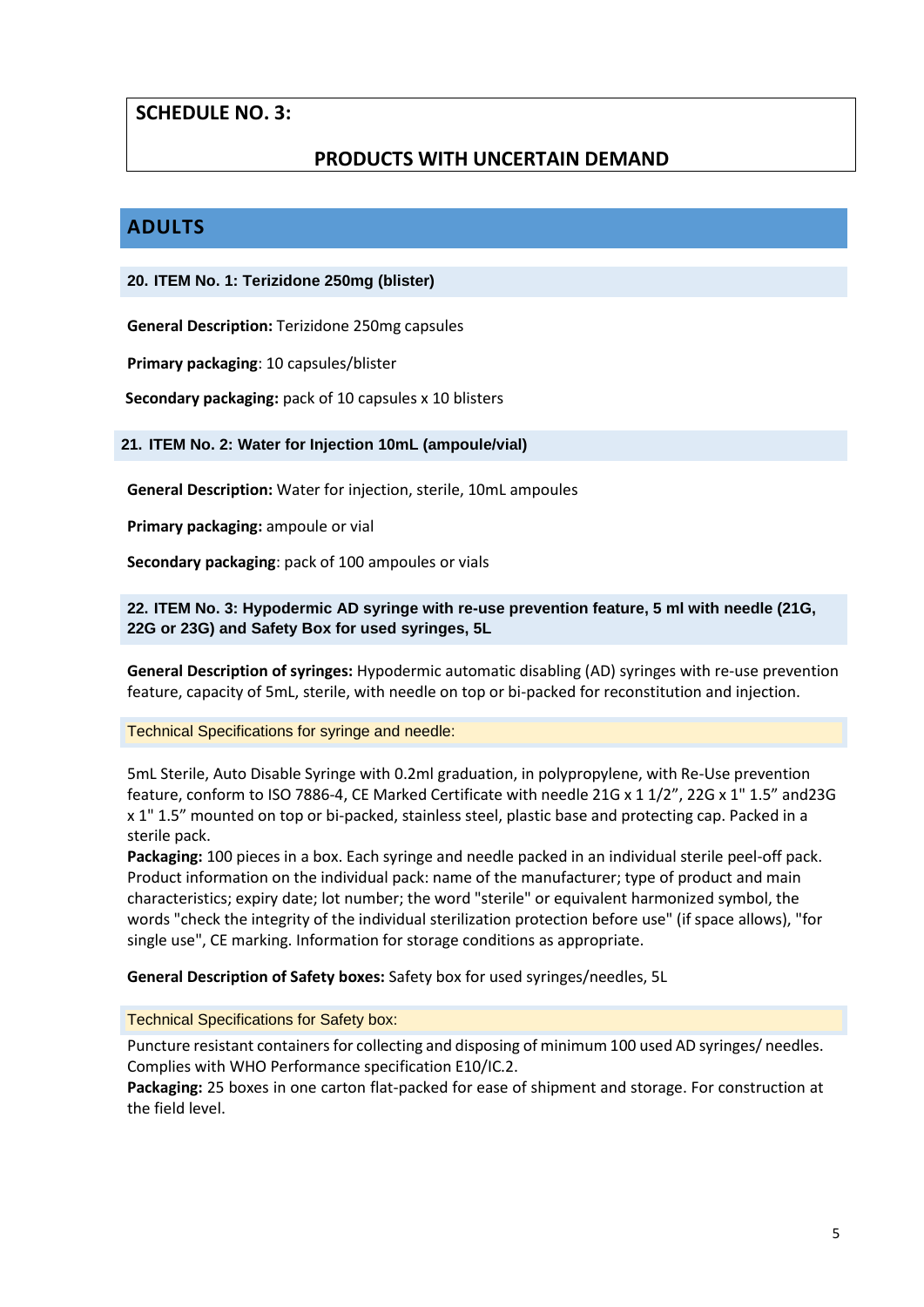**23. ITEM No. 4: Hypodermic AD syringes with re-use and sharp injury prevention (RUP/SIP) features, 5ml with needle (21G, 22G or 23G) and Safety Box for used syringes, 5L**

**General Description of syringes:** Hypodermic automatic disabling (AD) syringes with re-use prevention and sharp injury prevention features, capacity of 5mL, sterile, with attached retractable needle or bipacked for reconstitution and injection.

#### Technical Specifications for syringes:

5mL sterile Auto Disable Syringe with 0.2 ml graduation, in polypropylene, with Re-Use Prevention and Sharp Injury Prevention, conform to ISO 7886-4, with CE Marked Certificate, with retractable or bipacked needle 21G x1" or 1 ¼", 23G x 1 ¼" and 23G x 1, Packed in a sterile blister pack.

Packaging: 100 pieces in a box. Each syringe and needle packed in an individual sterilized peel-off pack. Product information on the individual pack: name of the manufacturer; type of product and main characteristics; expiry date; lot number; the word "sterile" or equivalent harmonized symbol, the words "check the integrity of the individual sterilization protection before use" (if space allows), "for single use", CE marking. Information for storage conditions as appropriate.

### Technical Specifications for Safety box:

Puncture resistant containers for collecting and disposing of minimum 100 used AD syringes/ needles. Complies with WHO Performance specification E10/IC.2.

**Packaging:** 25 boxes in one carton flat-packed for ease of shipment and storage. For construction at the field level.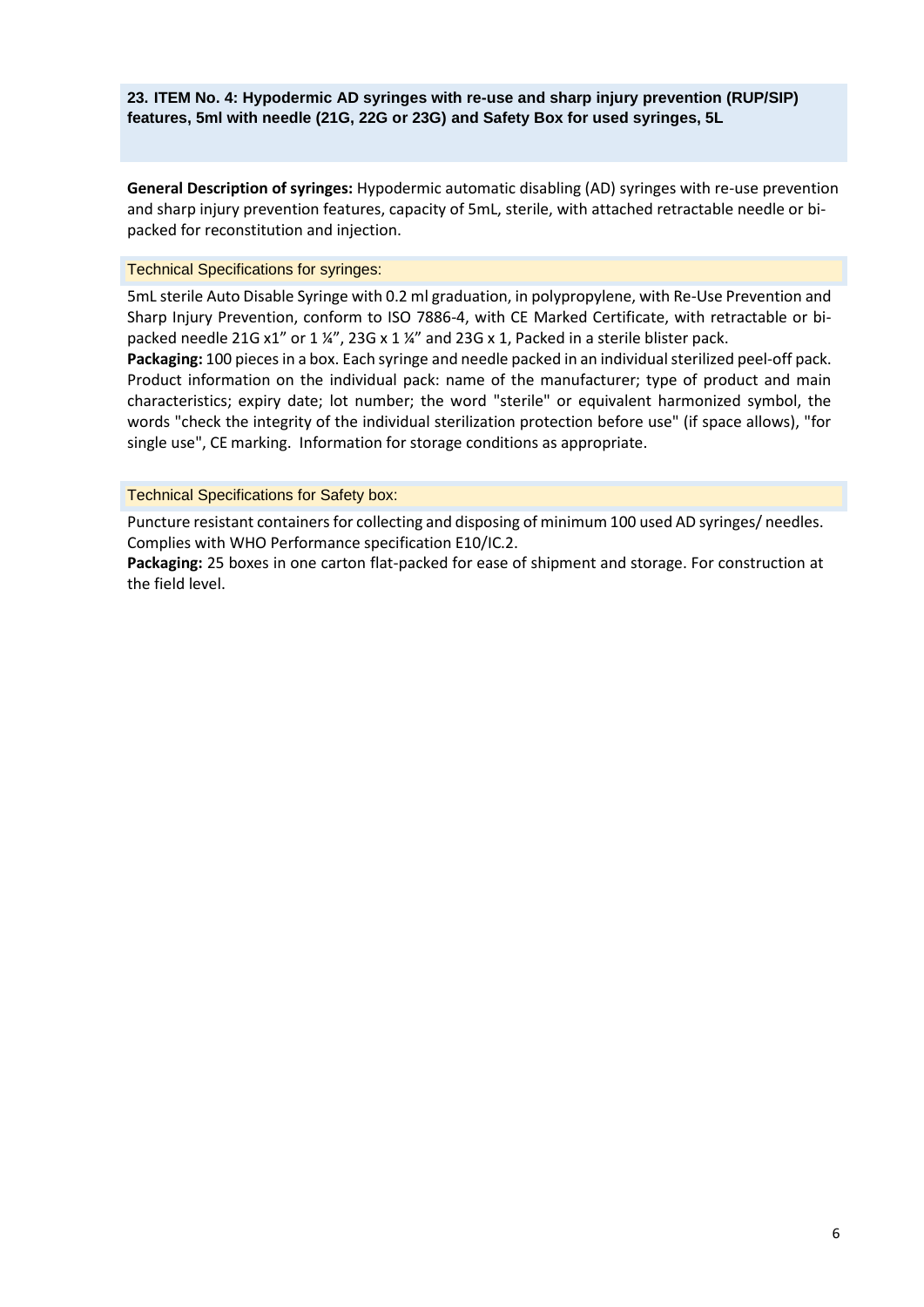### **SCHEDULE NO. 4:**

### **PRODUCTS FOR PEDIATRIC M/XDR TB TREATMENT**

#### **24. ITEM No. 1: Levofloxacin 100 mg DT (blister)**

**General Description:** Levofloxacin 100 mg dispersible tablets

**Primary packaging**: 10 tablets/blister

**Secondary packaging:** pack of 10 blisters x 10 tablets

**25. ITEM No. 2: Moxifloxacin 100 mg DT (blister)**

**General Description:** Moxifloxacin 100 mg dispersible tablets

**Primary packaging**: 10 tablets/blister

**Secondary packaging:** pack of 10 blisters x 10 tablets

**26. ITEM No. 3: Bedaquline 20 mg (container)**

**General Description:** Bedaquiline 20 mg tablets or scored tablets

**Primary packaging**: 60 tablets/HDPE container

**Secondary packaging:** 60 tablets/HDPE container

**27. ITEM No. 4: Linezolid 100 mg/5 ml (bottle)**

**General Description:** Linezolid 100 mg/5ml oral suspension

**Primary packaging**: 1 bottle

**Secondary packaging:** pack of 1 bottle

**28. ITEM No. 5: Linezolid 150mg (blister)**

**General Description:** Linezolid 150 mg scored or dispersible tablets

**Primary packaging**: 10 tablets/blister

**Secondary packaging:** pack of 10 blisters x 10 tablets

**29. ITEM No. 6: Cycloserine 125 mg (blister)**

**General Description:** Cycloserine 125 mg capsules

**Primary packaging**: 10 capsules/blister

**Secondary packaging:** pack of 10 blisters x 10 capsules